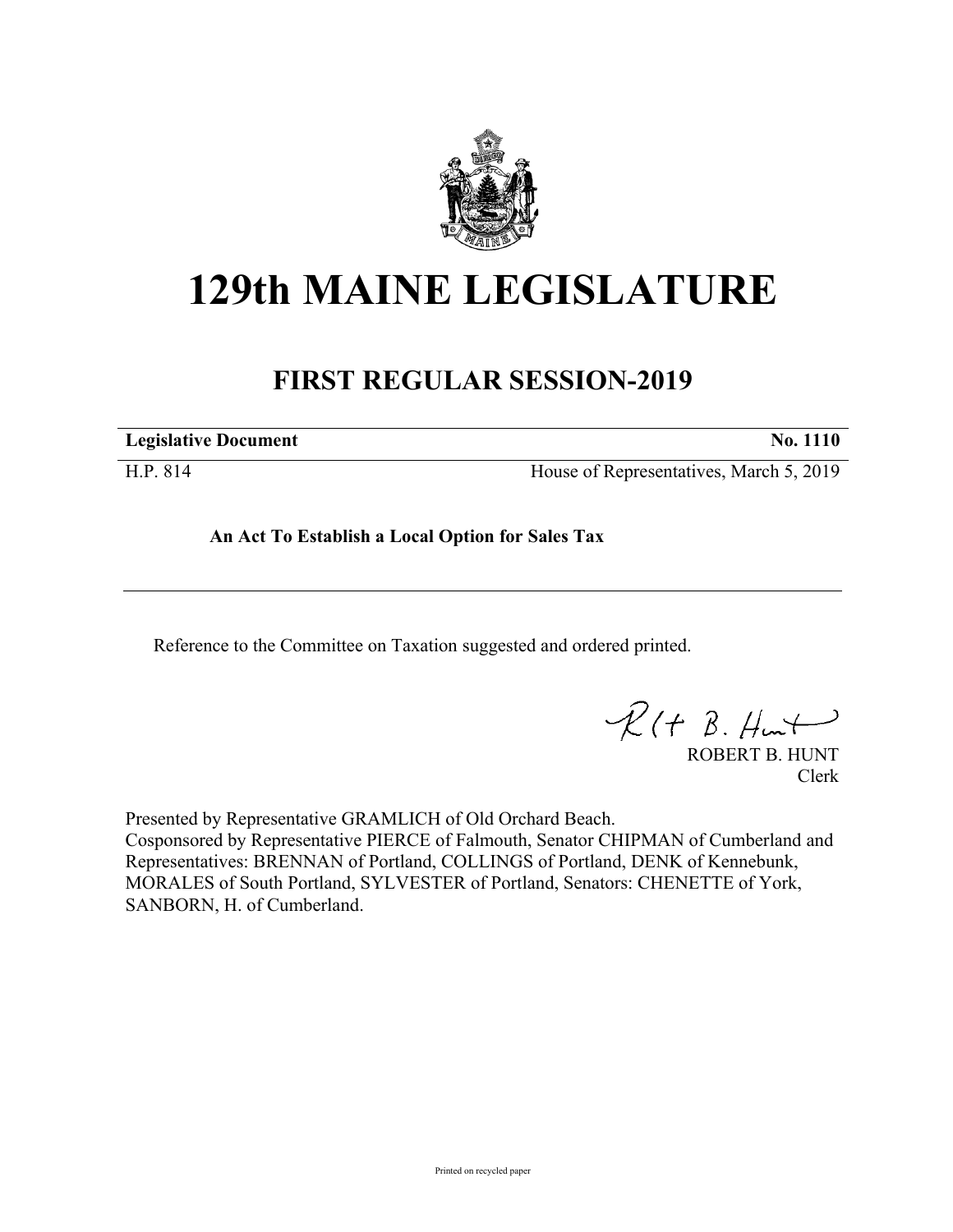| 1              | Be it enacted by the People of the State of Maine as follows:                                                                                                                                                                                                        |
|----------------|----------------------------------------------------------------------------------------------------------------------------------------------------------------------------------------------------------------------------------------------------------------------|
| $\overline{2}$ | Sec. 1. 36 MRSA §1819 is enacted to read:                                                                                                                                                                                                                            |
| 3              | §1819. Municipal local option sales tax                                                                                                                                                                                                                              |
| 4              | <b>1. Definitions.</b> As used in this section, unless the context otherwise indicates, the                                                                                                                                                                          |
| 5              | following terms have the following meanings.                                                                                                                                                                                                                         |
| 6              | A. "Local option sales tax" means a sales tax imposed under this section.                                                                                                                                                                                            |
| 7              | B. "Participating municipality" means a municipality that has imposed a local option                                                                                                                                                                                 |
| 8              | sales tax pursuant to this section.                                                                                                                                                                                                                                  |
| 9              | C. "Sales tax base" means those items subject to sales taxation under this Part,                                                                                                                                                                                     |
| 10             | including:                                                                                                                                                                                                                                                           |
| 11             | (1) Tangible personal property, products transferred electronically and taxable                                                                                                                                                                                      |
| 12             | services sold at retail in this State;                                                                                                                                                                                                                               |
| 13             | (2) Liquor sold in licensed establishments as defined in Title 28-A, section 2,                                                                                                                                                                                      |
| 14             | subsection 15, in accordance with Title 28-A, chapter 43;                                                                                                                                                                                                            |
| 15             | (3) Rental of living quarters in any hotel, rooming house or tourist or trailer                                                                                                                                                                                      |
| 16             | camp;                                                                                                                                                                                                                                                                |
| 17             | (4) The rental for a period of less than one year of an automobile, of a pickup                                                                                                                                                                                      |
| 18             | truck or van with a gross vehicle weight of less than 26,000 pounds rented from a                                                                                                                                                                                    |
| 19             | person primarily engaged in the business of renting automobiles or of a loaner                                                                                                                                                                                       |
| 20             | vehicle that is provided other than to a motor vehicle dealer's service customers                                                                                                                                                                                    |
| 21             | pursuant to a manufacturer's or dealer's warranty; and                                                                                                                                                                                                               |
| 22             | (5) Prepared food.                                                                                                                                                                                                                                                   |
| 23<br>24<br>25 | "Single transaction limitation" means a dollar limit that a participating<br>D.<br>municipality places on the amount of tax the municipality collects from a single<br>transaction subject to the local option sales tax.                                            |
| 26             | 2. Authorization to impose local option sales tax. A municipality by referendum                                                                                                                                                                                      |
| 27             | conducted pursuant to subsection 8 may impose a local option sales tax on those items                                                                                                                                                                                |
| 28             | that are part of the sales tax base. A participating municipality may not alter the range of                                                                                                                                                                         |
| 29             | items subject to sales taxation under this Part but may limit the application of the local                                                                                                                                                                           |
| 30             | option sales tax to one or more of the categories of taxable items specified in subsection                                                                                                                                                                           |
| 31             | 1, paragraph C, subparagraphs $(1)$ to $(5)$ . A participating municipality may adopt a single                                                                                                                                                                       |
| 32             | transaction limitation, but in no case may the single transaction limitation exceed \$100.                                                                                                                                                                           |
| 33             | 3. Notify State Tax Assessor. A participating municipality shall notify the assessor                                                                                                                                                                                 |
| 34             | at least 90 days before the local option sales tax is effective.                                                                                                                                                                                                     |
| 35<br>36<br>37 | Administration. A retailer in a participating municipality shall transfer the<br>4.<br>revenue from a local option sales tax at the time and in the manner provided in section<br>1951-A for the transfer of state sales tax revenue. The tax is subject to the same |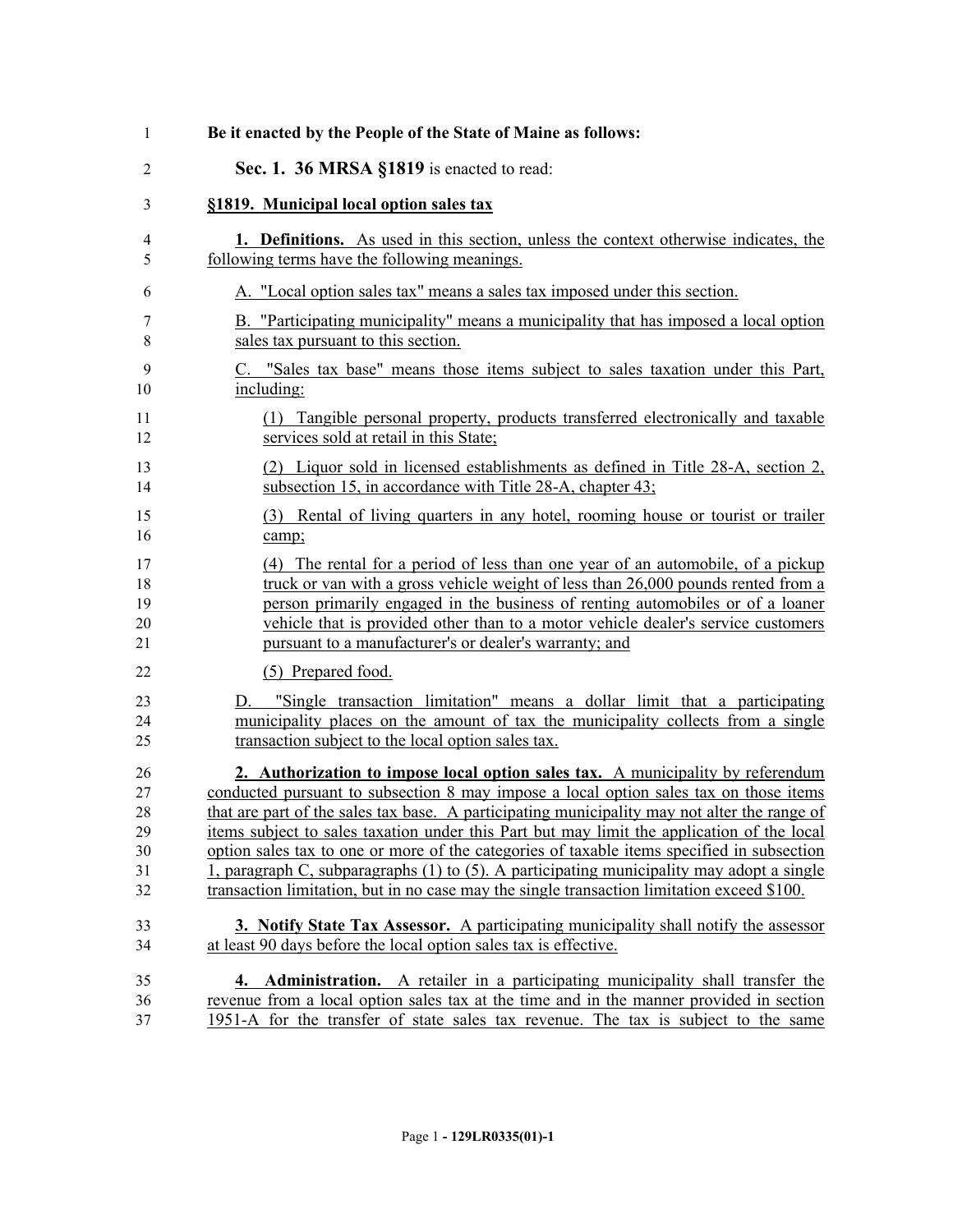enforcement provisions, interest, penalties and administrative actions as other taxes assessed under this Part.

 **5. Distribution of revenue.** Each month, the assessor shall identify the amount of revenue attributable to each participating municipality under this section, subtract the costs of administering this section and certify the net amount for that municipality to the Treasurer of State. The Treasurer of State shall make monthly payments to municipal treasurers of the net amounts certified by the assessor under this subsection.

 For purposes of this subsection, "costs of administering this section" means the lesser of the actual cost to the assessor of administering this section and 2% of the total revenue generated by a local option sales tax.

 **6. Use of revenue by participating municipality.** A participating municipality that receives funds pursuant to subsection 5 shall use those funds for the purposes described in the referendum approved under subsection 8.

 **7. Effect on revenue sharing and other state aid programs.** Revenue received pursuant to subsection 4 may not be considered to be receipts from the taxes imposed under this Part for the purpose of transfers to the Local Government Fund under Title 30-A, section 5681. Revenue received pursuant to subsection 4 may not be used to reduce or eliminate any funding otherwise due the participating municipality under any provision of law providing aid to the participating municipality, including, but not limited to, aid for schools, roads, public assistance or jails.

 **8. Referendum.** The question of whether to impose a local option sales tax must be submitted to the legal voters of a municipality that seeks to impose the local option sales tax. The referendum question must indicate the rate of the local option sales tax and the categories of taxable items the local option sales tax will apply to and identify the purposes for which the revenue will be used.

 The petition process and voting must be held and conducted in accordance with Title 30-A, sections 2528, 2529 and 2532 even if the municipality has not accepted the provisions of Title 30-A, section 2528. The voting at elections must be held and conducted in accordance with Title 21-A.

 The municipal clerk shall make a return of the results, certify the results and send them to the Secretary of State. The Secretary of State shall forward the results to the assessor.

 The local option sales tax may be discontinued by referendum conducted in the same manner as the referendum adopting the tax under this subsection.

 **9. Effective date of tax; acceptance by voters.** A local option sales tax authorized by this section takes effect 120 days after the municipal referendum vote under subsection 8 if it is accepted by a majority of the legal voters voting at the election and the total number of votes cast equals or exceeds 20% of the total number of votes cast in that municipality in the most recent gubernatorial election.